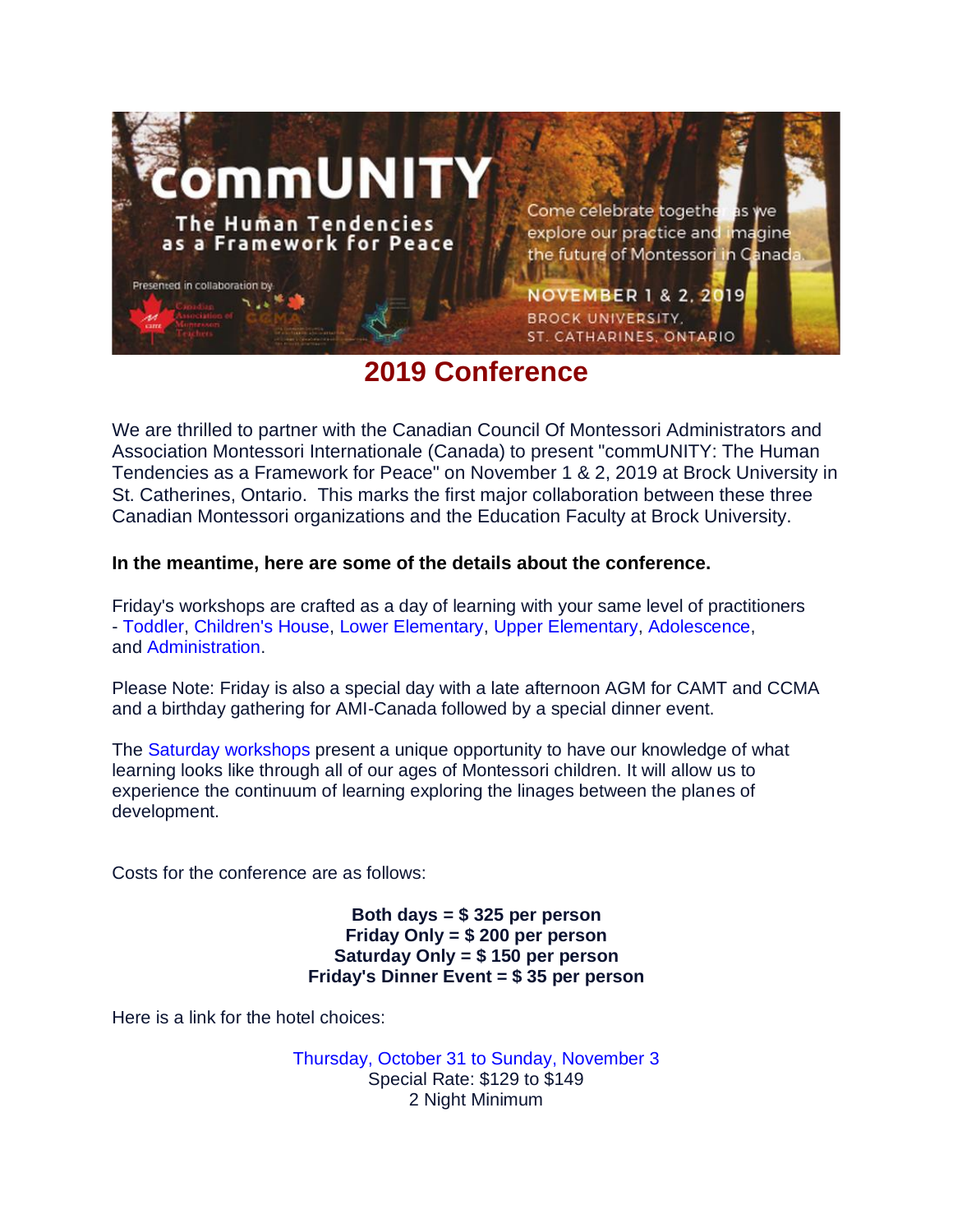14 Day Cancellation Four Points by Sheraton St. [Catharines](https://www.marriott.com/event-reservations/hotelQuickView.mi?propertyId=IAGFP&brandCode=FP&marshaCode=IAGFP) Niagara Suites 3530 Schmon Parkway Thorold, Ontario L2V 4Y6 +1 905-984-8484

[Thursday](https://www.marriott.com/event-reservations/reservation-link.mi?id=1567026802024&key=GRP&app=resvlink) ONLY Special Rate: \$119 Four Points by Sheraton St. [Catharines](https://www.marriott.com/event-reservations/hotelQuickView.mi?propertyId=IAGFP&brandCode=FP&marshaCode=IAGFP) Niagara Suites 3530 Schmon Parkway Thorold, Ontario L2V 4Y6 +1 905-984-8484

Once the Four Points by Sheraton is sold out for Thursday night · there are 10 additional rooms available at the Hampton Inn Hampton Inn by Hilton St. [Catharines](https://secure3.hilton.com/en_US/hp/reservation/book.htm?inputModule=HOTEL&ctyhocn=YCMMBHX&spec_plan=CHHMON&arrival=20191031&departure=20191101&cid=OM,WW,HILTONLINK,EN,DirectLink&fromId=HILTONLINKDIRECT) Niagara 89 Meadowvale Drive, St. Catharines, Ontario, L2N 3Z8, Canada +1-905-934-5400

Please note that the hotel rooms MUST be booked by Monday, September 30, 2019.

# **Friday November 1, 2019 Keynote Address**

The keynote address "Unity: The Basis for Positive Change" will be presented by [Sandra](https://www.camt100.ca/conferences) [Girlato.](https://www.camt100.ca/conferences)

Keynote Description:

The potential for the progress or decline of humanity lies in education. All adults, and specifically educators, must acknowledge our universal responsibility that whatever we do as human beings matters and that as sentient beings, we have the power to transform our existence on this earth. If the child is the creator, then we as adults must provide the exterior means by which this divine being can fulfill their worldly mission. [TOP](https://www.camt100.ca/conferences)

# **Toddler**

Workshop Description:

Teanny will address the human tendencies and their work on the construction that takes place in the first 3 years of life, their role to establish the inner harmony that allows the child a peaceful relationship within himself, their surroundings and the world. She will explore practical ways to allow the proper work of the human tendencies in the prepared environment to aid in the creation of these foundations. Tendencies include: Orientation, Order and Exploration which are supported through the prepared environment and in work with parents. Communication, Abstraction and Imagination are supported as we build language activities starting with real objects and progress to 2 dimensional images encouraging abstraction and imagination. Work, Repetition and Exactness are explored in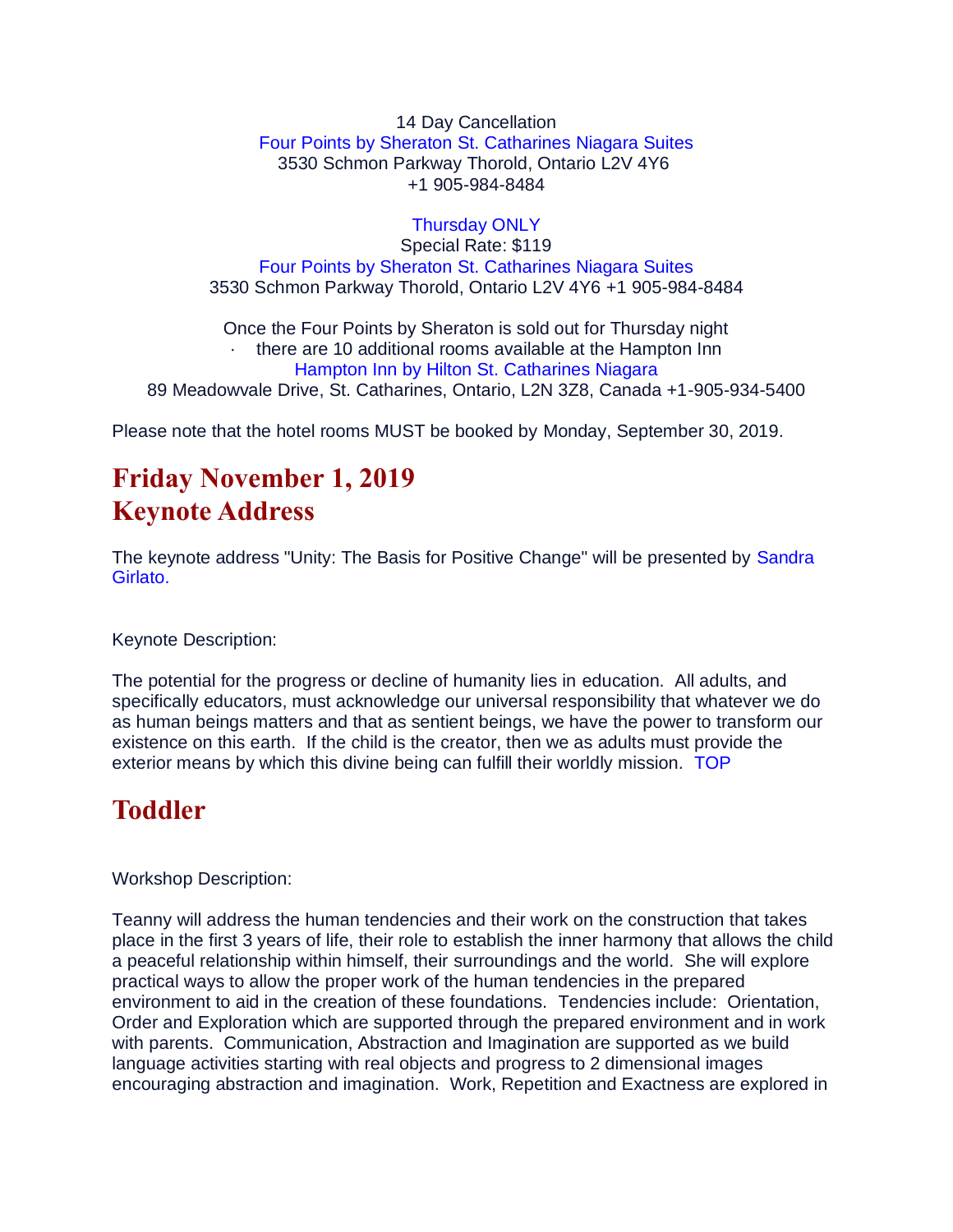that we give the child purposeful work through the activities of Practical Life which allows for repetition and leads to the success of the classroom community. [TOP](https://www.camt100.ca/conferences)

#### Presenter Bio: Teanny Hurtado

Teanny's journey in Montessori began in Mexico City where she attended Montessori school from the age of 3 to 12 years. She holds her Bachelor's Degree in Psychology, early childhood education and a Master's Degree in Psychotherapy. As an AMI Assistants to Infancy Diploma (0-3) holder, Teanny worked with this age group for more than 25 years. She opened the first Nido in Mexico in 1999 for babies aged 3 months old to walking. She is an AMI trainer for this level and has been lecturing alongside Maria Teresa Vidales (Chacha) in courses in Mexico, China and Vancouver. Teanny is an AMI consultant in Mexico and the USA and gives inspiring workshops for teachers, schools and parents. Workshop Title: "Within the Child Lies the Fate of the Future"

## **Children's House I (Casa)**

Workshop Title: How to Aid Independence in an Interdependent Community Workshop Description:

Our children are on a physical, mental, and spiritual quest to become independent individuals within an interdependent world. As adults we are privileged to work with children, for our children are at the beginning of life: a period which provides an opportunity to see the wonders of human development. As educators, we have an immense responsibility to be the best that we can be, to act with intelligence, integrity and benevolence and to provide thoughtful prepared environments conducive to wholesome development. Our work is to prepare children for life and not simply to provide education. This workshop will highlight, with specific practical examples, all that it entails to be in the children's world, including our role, the environment and the needs of the child. Special focus will be given to best practices with regard to observation and building relationships.

#### Presenter Bio: Sandra Girlato

Sandra has been active in the Montessori community, working with children, parents, educators and administrators for over 30 years and is currently the Primary Director of Training of the Foundation for Montessori Education in Toronto, Canada. In this capacity, she oversees exams, on an international level, for those completing their training as Primary Teachers. Sandra acts as a school consultant, teacher mentor, lecturer and parent educator and has served as an adjunct professor at Loyola College in Baltimore, Maryland as well as presenting at various colleges and universities across North America. She is currently the President of AMI Canada (a national organization that provides professional development, parent education and support to schools across Canada) and has had the unique distinction of being mentored by Renilde Montessori, Dr. Montessori's youngest granddaughter. [TOP](https://www.camt100.ca/conferences)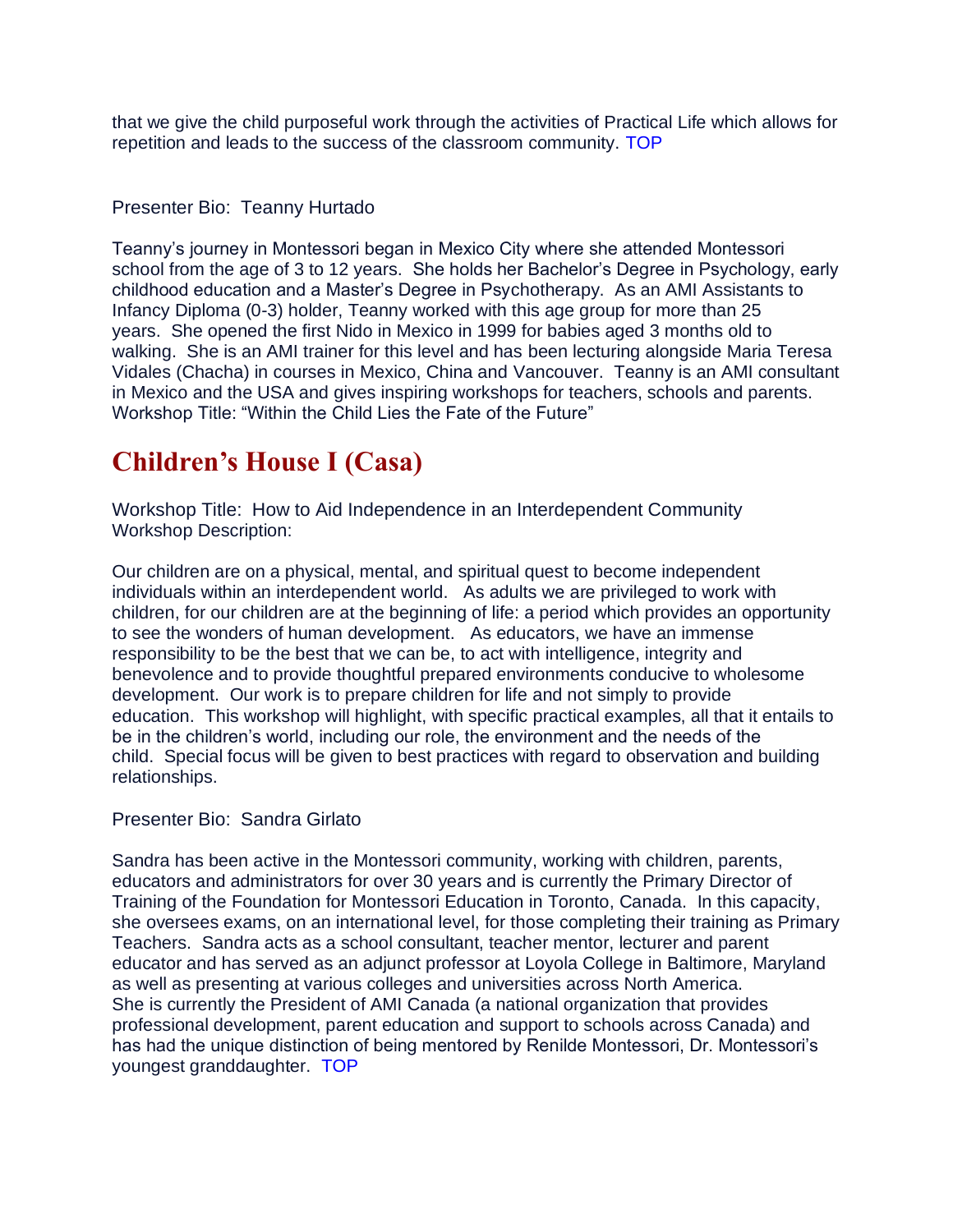## **Children's House II (Casa)**

Workshop Title: Human Tendencies and Practical Life: Essential Connections for Peace Workshop Description:

Dr. Montessori's vision for peace is rooted in Practical Life. This area is foundational to a child's development of compassion and their ability to care for self, others and the environment. Explore the human tendencies and the child's movement and activity as they forge a connection between heart, mind, body and the construction of self in a social environment. They will discuss concrete ways to build these into your practice in your Casa environments.

Presenter Bio: Gina Lofquist

Gina is the Chief Education and Learning Officer of Teacher Education for the American Montessori Society. An advocate for Montessori education and the children and families it serves, Gina's Montessori experience includes teaching and school administration, university Montessori teacher education administration, adult instruction and consulting for public and private Montessori schools both nationally and internationally. She is AMScredentialed at the early childhood level.

Presenter Bio: Rosemary Quaranta

Rosemary Quaranta, MEd is currently Teaching Professor and Head of the Lab School at Xavier University in Cincinnati, Ohio. She is a graduate of Edgecliff College, The Washington Montessori Institute, and Cleveland State University where she received her Master's Degree in Education with a specialization in Montessori. Rosemary holds AMI credentials (EC, EI-II) and has over thirty years of experience in Montessori classrooms. She has also been a strong lecturer for AMS and MACTE accredited programs. She is passionate about Montessori Education, consulting and lecturing with schools nationally and internationally. [TOP](https://www.camt100.ca/conferences)

## **Lower Elementary**

Workshop Title: Observation - A Cosmic Journey

Observation is our greatest and most underused tool. Observation is more than learning to see. It is an act of co-creation. It is a necessary element to the proper functioning of the Montessori environment, and it is the key to the spiritual preparation of the adult. It is through our observation practice that we, and the children, are transformed. Learning to simultaneously observe self and other can help us better understand our role, the needs of the child in the moment, and the dynamics between the two. Designed to motivate and inspire guides at all levels as well as adults in a position of leadership, this interactive experience will take participants on a cosmic journey, and also provide the tools to shift their observation practice from a thing we do to an active process in which we participate be it at a single classroom or whole school level.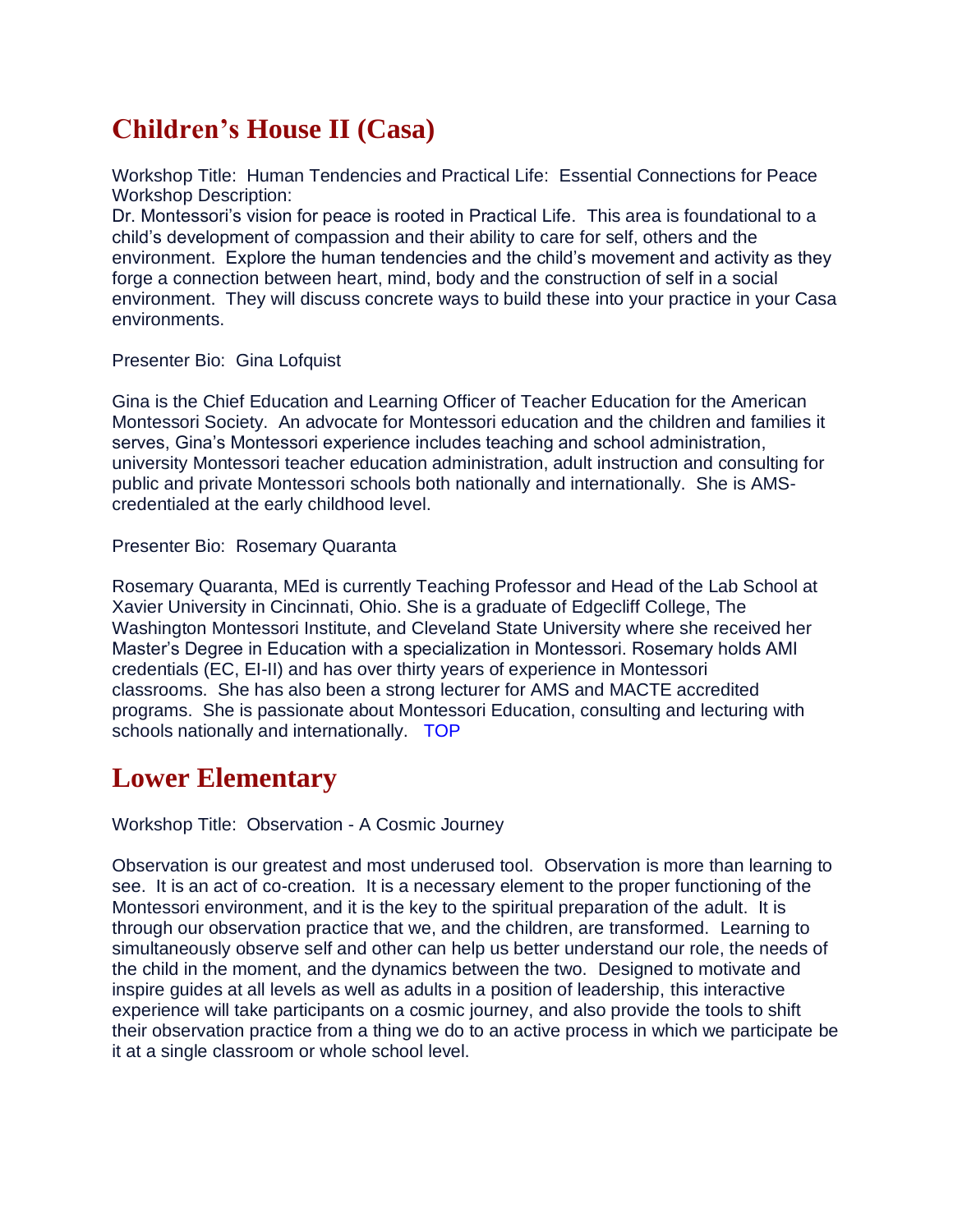We will explore the cosmos and microcosmos, the inner workings of the human spirit, and our own sensations and perceptions, revealing how philosophy and practice connect.

Presenter Bios: Andrea Lulka and Regina Lulka

Regina and Andy both began their official Montessori lives in 1977. Regina as an adult undergoing training, and Andy as a child entering the Casa. Since then, both have undergone multiple trainings, completed MEd programs, seen their children graduate from Montessori schools, and have worked and advocated for Montessori from inside the classroom as well as in the broader community. Their joint experience covers all three planes of development, as well as administration, parent partnership building, and professional development. Both have sat on the CAMT board. Currently, Regina is Head of School at the Montessori Jewish Day School and sits on the CCMA board, while Andy focuses on creating professional development opportunities for Montessori teachers online. [TOP](https://www.camt100.ca/conferences)

# **Upper Elementary**

Workshop Title: Cultivating a Culture of Peace in a Montessori Elementary Environment

Montessori education offers a strong academic experience for children. But Montessori at the elementary level is about so much more than academic development. How do we support the development of the whole child, not only academically, but socially, emotionally, and spiritually? How do we support children in solving their social problems? How do we support children in becoming critical thinkers? How does this approach impact our broader society? The way we approach elementary children supports the children's selfconstruction, and has broader implications for society. In this workshop we will discuss how we collaborate with children in their self-construction during their upper elementary years. We will reaffirm our belief that children have the capacity to build themselves, guided by the human tendencies. We will explore practical ways to extend children's academic skills, but also how to ensure they develop strong social and emotional skills to guide their self-construction through adolescence and beyond. When we support children in this way, we lay the groundwork for peace.

Presenter Bio: Jamie Rue

Jamie Rue is an AMI Trainer at the elementary level and holds AMI diplomas at the 6-12 and 3-6 levels. Before taking elementary training, Jamie started her Montessori career as a classroom assistant. During her ten years teaching in Montessori elementary classrooms, she was a guide in classrooms for children aged 6-9, 9-12, and 6-12. She has also worked as an administrator in a Montessori school. Jamie was Director of Elementary Training at Washington Montessori Institute at Loyola University Maryland for five years. She has served as treasurer on the AMI/USA Board of Directors, vice-chair/treasurer on the AMI-EAA Board of Directors, and is an AMI Consultant and Examiner. Jamie lives near Washington, D.C. and works with schools, teachers, parents, and administrators through workshops and consultations around the world. [TOP](https://www.camt100.ca/conferences)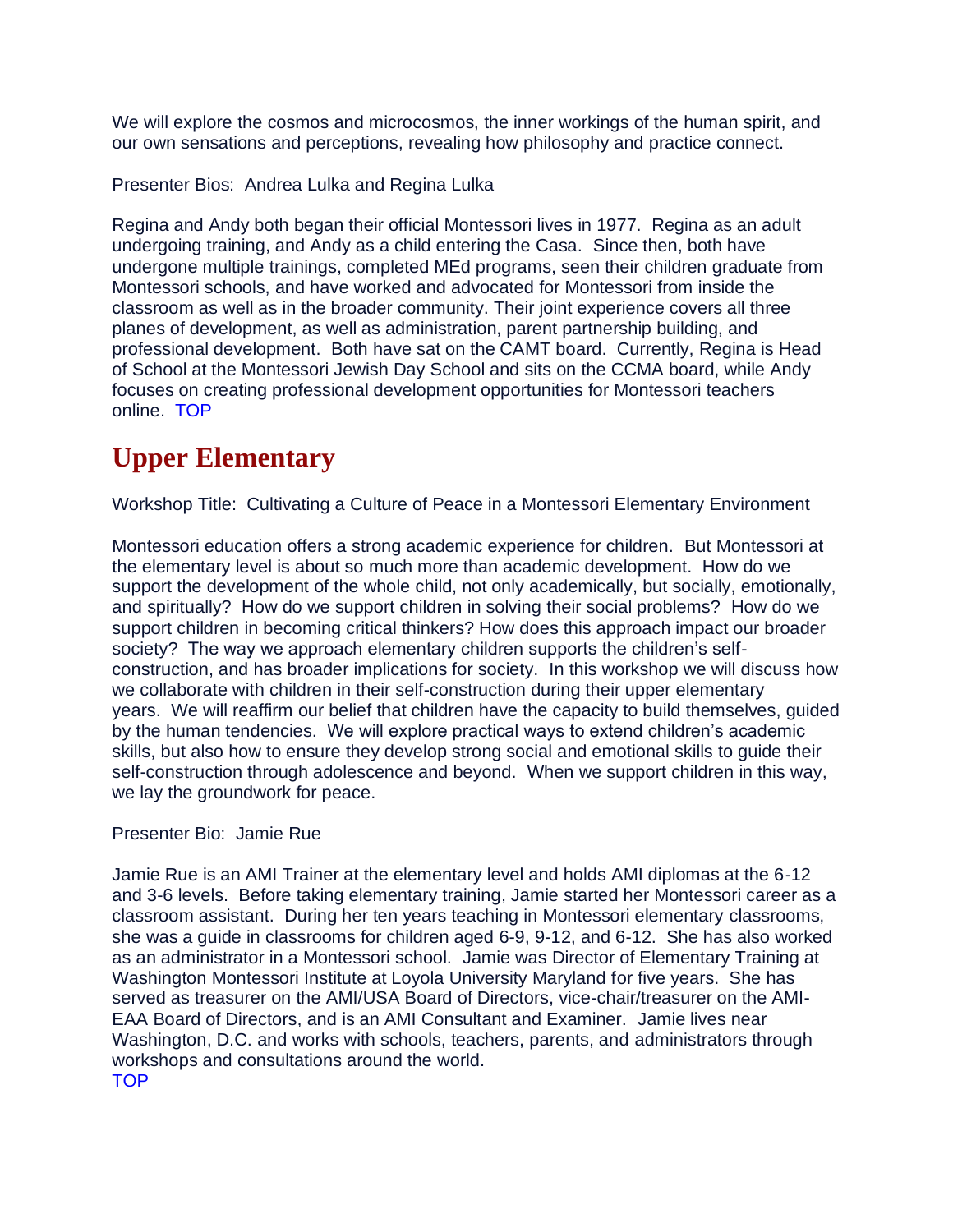# **Adolescence**

Workshop Part 1: Human Tendencies Manifest in the Adolescent: What that Means for **Practitioners** Workshop Part 2: What a "School of Experience in the Elements of Social Life" Looks Like Workshop Part 3: Practitioners' Questions and Challenges

Laurie Ewert-Krocker will address what developmentally engages the adolescent and why what fundamental needs and characteristics of the age need to be met and how teams of adults can prepare and refine Montessori environments to meet those needs. She will revisit the principle of Social Organization as a guiding framework for experiences and consider what obstacles get in the way of providing those experiences as well as how teams of adults can collaborate to work with adolescents.

#### Presenter Bio: Laurie Ewert-Krocker

Laurie Ewert-Krocker has been Pedagogical Advisor, Upper School Program Director and Middle School Program Director at Hershey Montessori School where she worked for 28 years. She was the founding head teacher of Hershey's Adolescent Community in 1996. She currently consults and works with teachers in Montessori adolescent programs around the world. She holds AMI diplomas at the 3-6 and 6-12 levels, a BA in English from John Carroll University (OH), and an MA in English from the University of Washington. She has been a presenter for the AMI-NAMTA Orientation Course since 2001. [TOP](https://www.camt100.ca/conferences)

### **Administration**

Workshop Title: Solving our Fundamental Challenges through a Montessori Lens Workshop Description:

Imagine walking away from a day of professional developmental with the tools, insight and support you need to be better at your profession and enjoy your work more; with the keys to building your ideal Montessori community. That is what I am invested in offering our CCMA community.

Together we will reverse engineer our victories and challenges through the lens of our own particular communities. Together we will solve those most challenging questions.

- How to build a staff committed to developing and refining their Montessori practice
- How to keep your students through each 3-year cycle
- How to create classrooms where students are engaged
- How to create a supportive parent community and deal with the 'outliers'
- How to sleep at night

This workshop aims to come up with sustainable, realistic solutions to the inevitable challenges of running a school. We are a community and together we will be part of the journey.

Presenter Bio: Tony Evans